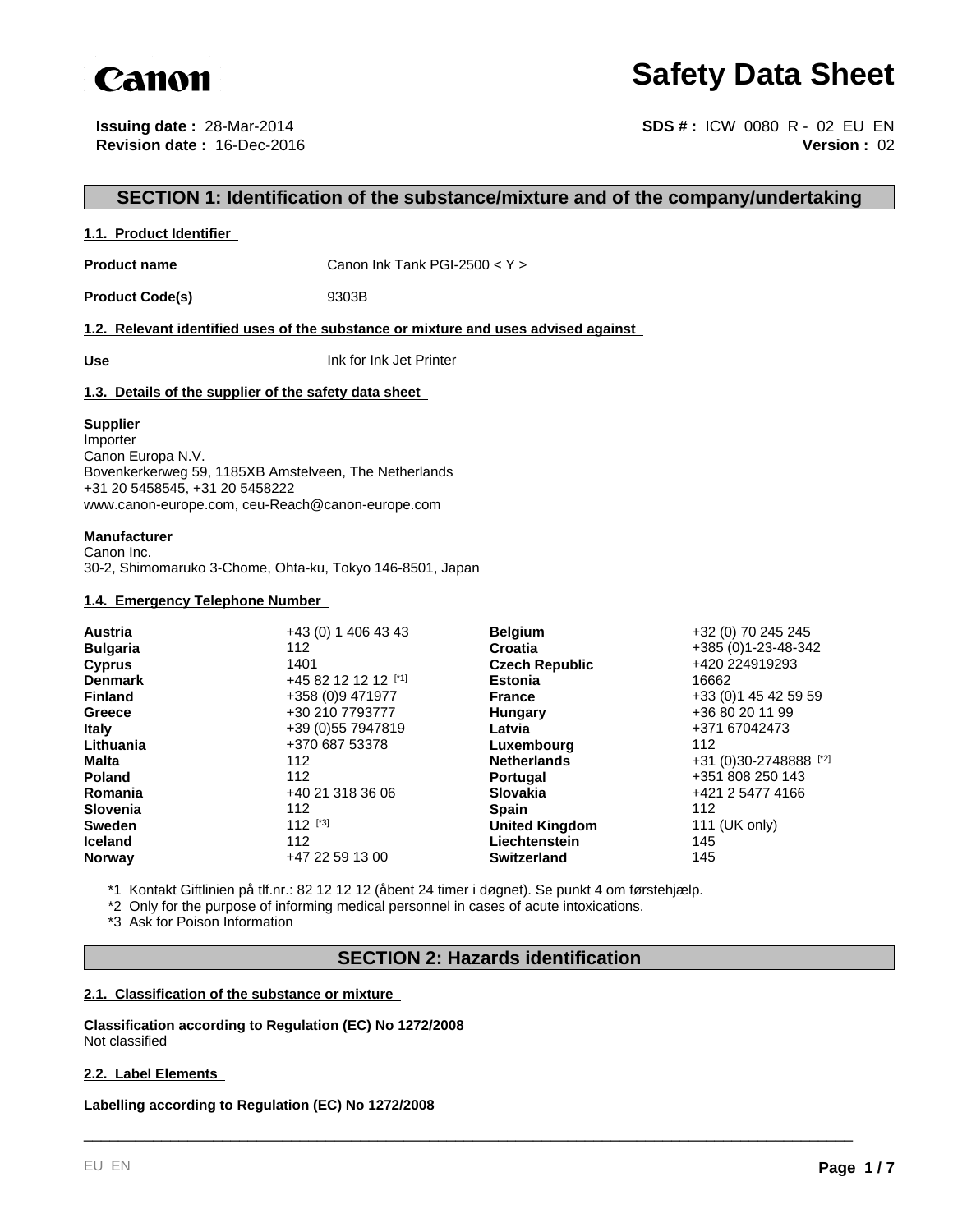**Hazard pictograms** Not required

**Signal word** Not required

#### **Hazard statements** Not required

**Precautionary statements** Not required

#### **Other Information**

Contains 1,2-benzisothiazol-3(2H)-one. May produce an allergic reaction. Contains less than 30% of components with unknown hazards to the aquatic environment.

#### **2.3. Other Hazards**

None

## **SECTION 3: Composition/information on ingredients**

\_\_\_\_\_\_\_\_\_\_\_\_\_\_\_\_\_\_\_\_\_\_\_\_\_\_\_\_\_\_\_\_\_\_\_\_\_\_\_\_\_\_\_\_\_\_\_\_\_\_\_\_\_\_\_\_\_\_\_\_\_\_\_\_\_\_\_\_\_\_\_\_\_\_\_\_\_\_\_\_\_\_\_\_\_\_\_\_\_

#### **3.2. Mixtures**

| <b>Chemical name</b>        | <b>CAS-No</b> | <b>EC-No</b> | <b>REACH registration</b><br>number | Weight %  | <b>Classification (Reg.</b><br>1272/2008)                                                                              | Note to<br><b>Other</b><br>Hazards |
|-----------------------------|---------------|--------------|-------------------------------------|-----------|------------------------------------------------------------------------------------------------------------------------|------------------------------------|
| Glycerin                    | $56 - 81 - 5$ | 200-289-5    | None                                | $5 - 10$  | None                                                                                                                   |                                    |
| 2-Pyrrolidinone             | 616-45-5      | 210-483-1    | None                                | $5 - 10$  | Eye Irrit. 2 (H319)                                                                                                    |                                    |
| Glvcol                      | CBI           | CBI          | <b>CBI</b>                          | $5 - 10$  | None                                                                                                                   |                                    |
| .2-benzisothiazol-3(2H)-one | 2634-33-5     | 220-120-9    | None                                | < 0.05    | $Accute$ Tox. 4 $(H302)$<br>Skin Irrit. 2 (H315)<br>Eye Dam. 1 (H318)<br>Skin Sens. 1 (H317)<br>Aquatic Acute 1 (H400) |                                    |
| Water                       | 7732-18-5     | 231-791-2    | None                                | $60 - 80$ | None                                                                                                                   |                                    |

Full texts of Hazard statement(s) are listed in SECTION 16

Note to Other Hazards : The following substance(s) is (are) marked with (1), (2) and/or (3)

- (1) Substance for which EU Occupational Exposure Limit(s) is (are) established (See SECTION 8)

- (2) PBT substance or vPvB substance under Regulation (EC) No 1907/2006

- (3) Substance listed in Candidate List of SVHC for Authorisation under Regulation (EC) No 1907/2006

## **SECTION 4: First aid measures**

#### **4.1. Description of first aid measures**

| <b>Inhalation</b>                                                | Move to fresh air. Get medical attention immediately if symptoms occur.                                     |
|------------------------------------------------------------------|-------------------------------------------------------------------------------------------------------------|
| Ingestion                                                        | Rinse mouth. Drink 1 or 2 glasses of water. Get medical attention immediately if symptoms<br>occur.         |
| <b>Skin Contact</b>                                              | Wash off immediately with soap and plenty of water. Get medical attention immediately if<br>symptoms occur. |
| <b>Eye Contact</b>                                               | Flush with plenty of water. Get medical attention immediately if symptoms occur.                            |
| 4.2. Most important symptoms and effects, both acute and delayed |                                                                                                             |

\_\_\_\_\_\_\_\_\_\_\_\_\_\_\_\_\_\_\_\_\_\_\_\_\_\_\_\_\_\_\_\_\_\_\_\_\_\_\_\_\_\_\_\_\_\_\_\_\_\_\_\_\_\_\_\_\_\_\_\_\_\_\_\_\_\_\_\_\_\_\_\_\_\_\_\_\_\_\_\_\_\_\_\_\_\_\_\_\_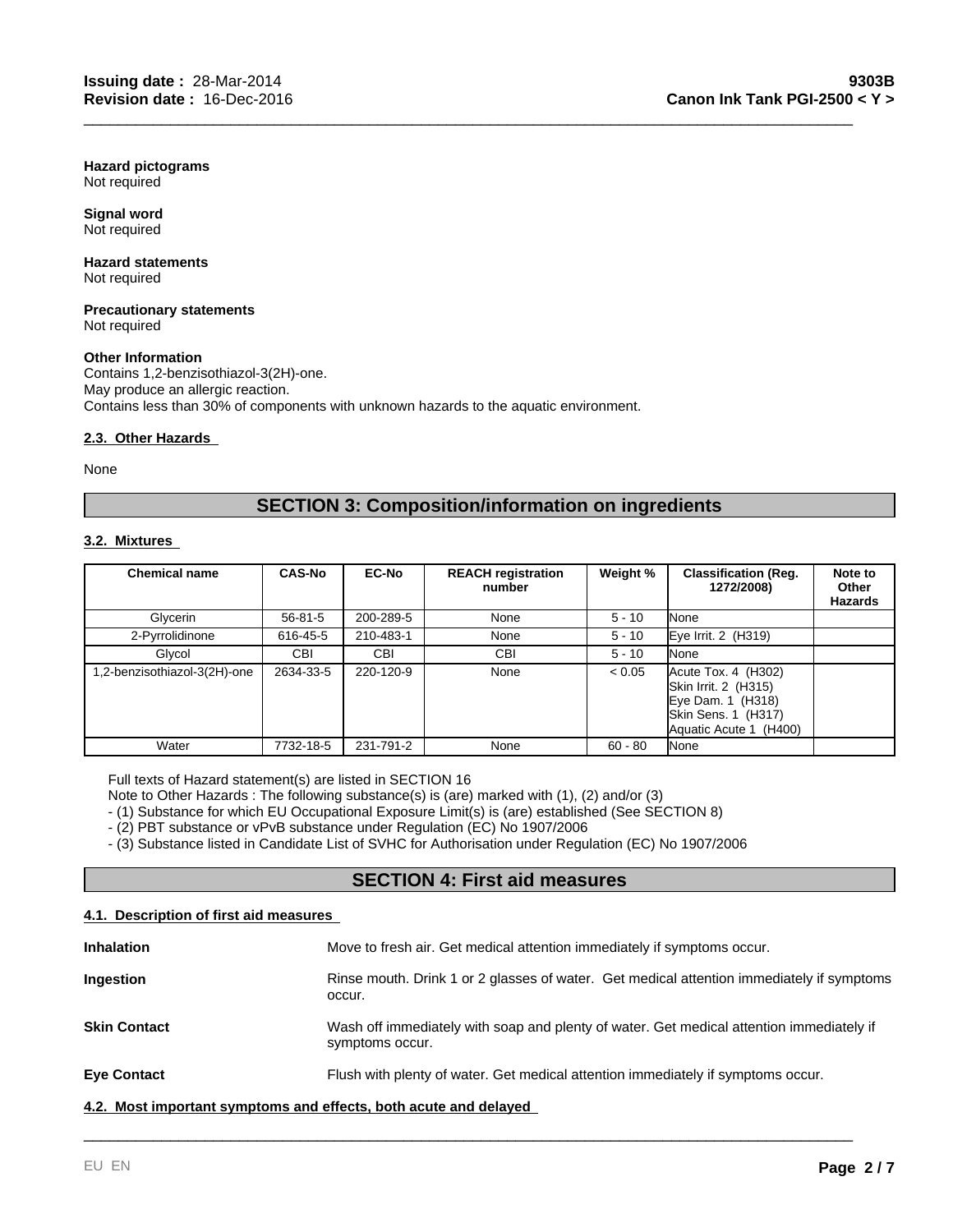| <b>Inhalation</b>      | None under normal use. Symptoms of overexposure are dizziness, headache, tiredness,<br>nausea, unconsciousness, cessation of breathing. |
|------------------------|-----------------------------------------------------------------------------------------------------------------------------------------|
| <b>Ingestion</b>       | None under normal use. Ingestion may cause gastrointestinal irritation, nausea, vomiting<br>and diarrhea.                               |
| <b>Skin Contact</b>    | None under normal use.                                                                                                                  |
| <b>Eve Contact</b>     | None under normal use. May cause slight irritation.                                                                                     |
| <b>Chronic Effects</b> | None under normal use.                                                                                                                  |

\_\_\_\_\_\_\_\_\_\_\_\_\_\_\_\_\_\_\_\_\_\_\_\_\_\_\_\_\_\_\_\_\_\_\_\_\_\_\_\_\_\_\_\_\_\_\_\_\_\_\_\_\_\_\_\_\_\_\_\_\_\_\_\_\_\_\_\_\_\_\_\_\_\_\_\_\_\_\_\_\_\_\_\_\_\_\_\_\_

#### **4.3. Indication of any immediate medical attention and special treatment needed**

None

## **SECTION 5: Firefighting measures**

#### **5.1. Extinguishing media**

#### **Suitable extinguishing media**

Use CO<sub>2</sub>, water, dry chemical, or foam.

#### **Unsuitable extinguishing media** None

#### **5.2. Special hazards arising from the substance or mixture**

#### **Special Hazard** None

**Hazardous combustion products** Carbon dioxide (CO 2), Carbon monoxide (CO)

#### **5.3. Advice for firefighters**

#### **Special protective equipment for fire-fighters** None

### **SECTION 6: Accidental release measures**

#### **6.1. Personal precautions, protective equipment and emergency procedures**

Avoid contact with skin, eyes and clothing.

#### **6.2. Environmental Precautions**

Keep out of waterways.

#### **6.3. Methods and material for containment and cleaning up**

Wipe up with adsorbent material (e.g. cloth, fleece).

#### **6.4. Reference to other sections**

None

## **SECTION 7: Handling and storage**

\_\_\_\_\_\_\_\_\_\_\_\_\_\_\_\_\_\_\_\_\_\_\_\_\_\_\_\_\_\_\_\_\_\_\_\_\_\_\_\_\_\_\_\_\_\_\_\_\_\_\_\_\_\_\_\_\_\_\_\_\_\_\_\_\_\_\_\_\_\_\_\_\_\_\_\_\_\_\_\_\_\_\_\_\_\_\_\_\_

### **7.1. Precautions for safe handling**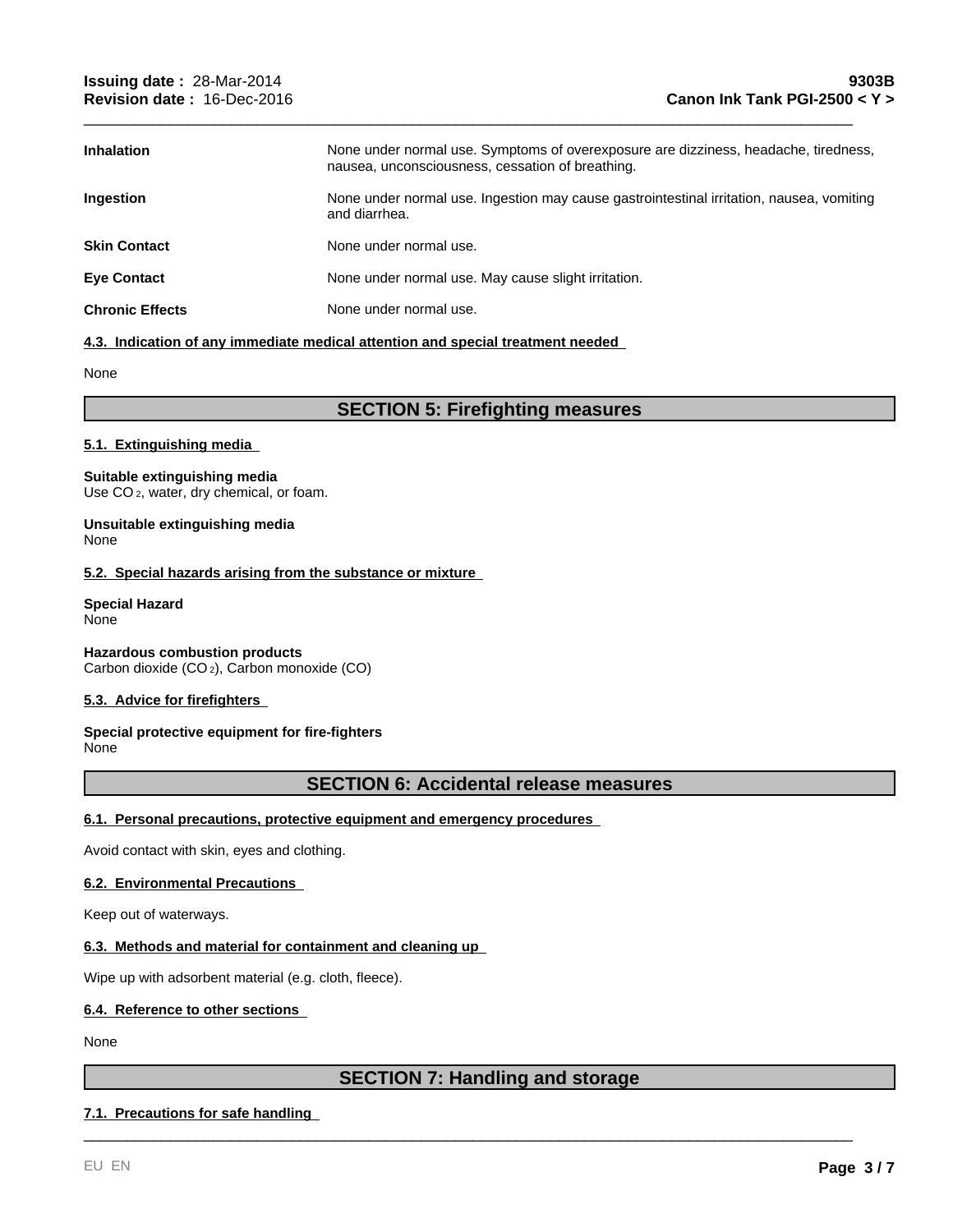Avoid contact with skin, eyes and clothing. Clean contaminated surface thoroughly. Use with adequate ventilation.

#### **7.2. Conditions for safe storage, including any incompatibilities**

Keep in a dry, cool and well-ventilated place. Keep out of the reach of children. Keep away from direct sunlight. Keep away from heat and sources of ignition.

\_\_\_\_\_\_\_\_\_\_\_\_\_\_\_\_\_\_\_\_\_\_\_\_\_\_\_\_\_\_\_\_\_\_\_\_\_\_\_\_\_\_\_\_\_\_\_\_\_\_\_\_\_\_\_\_\_\_\_\_\_\_\_\_\_\_\_\_\_\_\_\_\_\_\_\_\_\_\_\_\_\_\_\_\_\_\_\_\_

#### **7.3. Specific end uses**

Ink for Ink Jet Printer. Obtain special instructions before use.

## **SECTION 8: Exposure controls/personal protection**

#### **8.1. Control parameters**

#### **Exposure Limits**

| <b>Chemical name</b>      | <b>EU OEL</b>                                             | Austria                                  | <b>Belgium</b>                                                   | <b>Bulgaria</b>                                                                             | <b>Cyprus</b>                                                                                                |
|---------------------------|-----------------------------------------------------------|------------------------------------------|------------------------------------------------------------------|---------------------------------------------------------------------------------------------|--------------------------------------------------------------------------------------------------------------|
| Glycerin<br>$56 - 81 - 5$ | None                                                      | None                                     | TWA: $10 \text{ mg/m}^3$                                         | None                                                                                        | None                                                                                                         |
| <b>Chemical name</b>      | <b>Czech Republic</b>                                     | <b>Denmark</b>                           | <b>Finland</b>                                                   | <b>France</b>                                                                               | Germany                                                                                                      |
| Glycerin<br>$56 - 81 - 5$ | TWA: $10 \text{ mg/m}^3$<br>Ceiling: 15 mg/m <sup>3</sup> | None                                     | TWA: $20 \text{ mg/m}^3$                                         | TWA: $10 \text{ mg/m}^3$                                                                    | DFG TWA: 200 mg/m <sup>3</sup><br>inhalable fraction<br>Ceiling / Peak: 400<br>$mg/m3$ inhalable<br>fraction |
| <b>Chemical name</b>      | <b>Greece</b>                                             | Hungary                                  | <b>Ireland</b>                                                   | Italy                                                                                       | <b>Netherlands</b>                                                                                           |
| Glycerin<br>$56 - 81 - 5$ | TWA: $10 \text{ mg/m}^3$                                  | None                                     | TWA: $10 \text{ mg/m}^3$ mist<br>STEL: 30 mg/m <sup>3</sup> mist | None                                                                                        | None                                                                                                         |
| <b>Chemical name</b>      | <b>Poland</b>                                             | Portugal                                 | <b>Romania</b>                                                   | <b>Slovakia</b>                                                                             | <b>Spain</b>                                                                                                 |
| Glycerin<br>$56 - 81 - 5$ | TWA: $10 \text{ mg/m}^3$<br>inhalable fraction            | TWA: $10 \text{ mg/m}^3$ mist            | None                                                             | None                                                                                        | TWA: $10 \text{ mg/m}^3$ mist                                                                                |
| <b>Chemical name</b>      | <b>Sweden</b>                                             | <b>United Kingdom</b>                    | <b>Norway</b>                                                    | <b>Switzerland</b>                                                                          | <b>Turkey</b>                                                                                                |
| Glycerin<br>$56 - 81 - 5$ | None                                                      | TWA: $10 \text{ mg/m}$ <sup>3</sup> mist | None                                                             | TWA: $50 \text{ mg/m}^3$<br>inhalable dust<br>STEL: 100 mg/m <sup>3</sup><br>inhalable dust | None                                                                                                         |

#### **8.2. Exposure controls**

**Appropriate engineering controls** None under normal use conditions.

**Individual protection measures, such as personal protective equipment**

| <b>Eve/face Protection</b>    | Not required under normal use. |
|-------------------------------|--------------------------------|
| <b>Skin Protection</b>        | Not required under normal use. |
| <b>Respiratory Protection</b> | Not required under normal use. |
| <b>Thermal hazards</b>        | Not Applicable                 |

## **SECTION 9: Physical and chemical properties**

#### **9.1. Information on basic physical and chemical properties**

**Appearance Appearance Vellow** ; Liquid **Odor Yellow** ; Liquid **Odor Odor threshold**<br> **Odor threshold**<br> **nH**<br>
Ca 9 **pH** ca. 9 **Evaporation Rate** No data available **Flash Point (°C) Melting/Freezing point (°C) Boiling Point/Range (°C)**

**Odor** Slight odor \_\_\_\_\_\_\_\_\_\_\_\_\_\_\_\_\_\_\_\_\_\_\_\_\_\_\_\_\_\_\_\_\_\_\_\_\_\_\_\_\_\_\_\_\_\_\_\_\_\_\_\_\_\_\_\_\_\_\_\_\_\_\_\_\_\_\_\_\_\_\_\_\_\_\_\_\_\_\_\_\_\_\_\_\_\_\_\_\_ No data available > 93.0°C (Tag. Closed Cup.); estimated No data available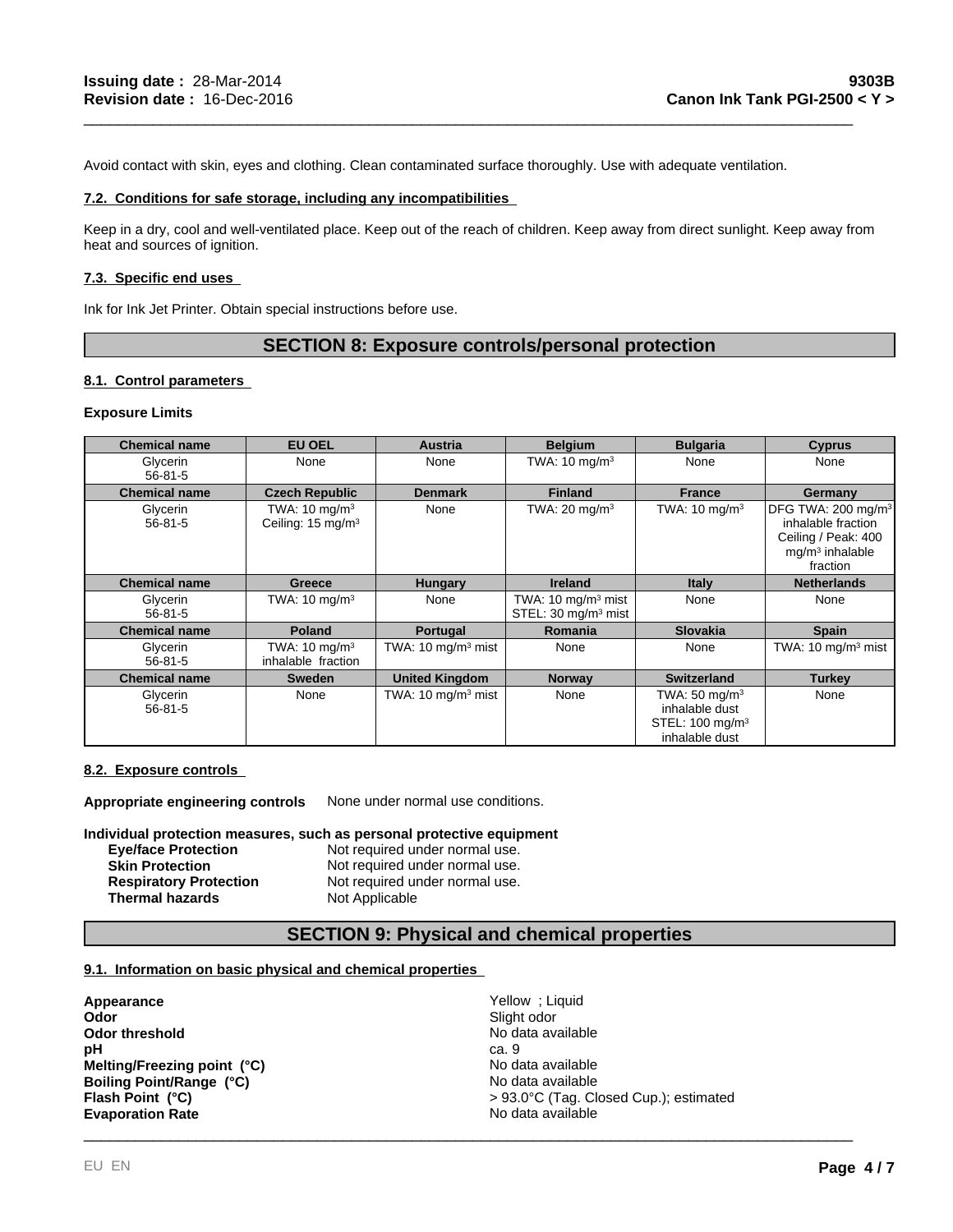**Flammability (solid, gas)** Not Applicable **Flammability Limits in Air Upper Flammability Limit** None; estimated<br>
Lower Flammability Limit<br>
None: estimated **Lower Flammability Limit** None; estimated<br>
None; estimated<br>
No data available **Vapor pressure**<br> **Vapor density**<br> **Vapor density**<br> **Vapor density Vapor density** No data<br> **Relative density** No data available 1.0 - 1.1 **Relative density Solubility(ies)** Water; miscible **Partition coefficient: n-octanol/water Explosive properties**<br> **Explosive properties**<br> **Oxidizing properties**<br> **None:** estimated **Oxidizing properties Autoignition Temperature (°C)** None; estimated **Decomposition Temperature (°C) Viscosity (mPa s)** 1 - 5

# \_\_\_\_\_\_\_\_\_\_\_\_\_\_\_\_\_\_\_\_\_\_\_\_\_\_\_\_\_\_\_\_\_\_\_\_\_\_\_\_\_\_\_\_\_\_\_\_\_\_\_\_\_\_\_\_\_\_\_\_\_\_\_\_\_\_\_\_\_\_\_\_\_\_\_\_\_\_\_\_\_\_\_\_\_\_\_\_\_

No data available

## **9.2. Other Information**

No data available

## **SECTION 10: Stability and reactivity**

#### **10.1. Reactivity**

None

#### **10.2. Chemical stability**

Stable

#### **10.3. Possibility of Hazardous Reactions**

None

#### **10.4. Conditions to Avoid**

None

#### **10.5. Incompatible materials**

Acids, Bases, Oxidizing agents, Reducing agents.

#### **10.6. Hazardous Decomposition Products**

Carbon dioxide (CO 2), Carbon monoxide (CO), and/or Ammonia.

## **SECTION 11: Toxicological information**

\_\_\_\_\_\_\_\_\_\_\_\_\_\_\_\_\_\_\_\_\_\_\_\_\_\_\_\_\_\_\_\_\_\_\_\_\_\_\_\_\_\_\_\_\_\_\_\_\_\_\_\_\_\_\_\_\_\_\_\_\_\_\_\_\_\_\_\_\_\_\_\_\_\_\_\_\_\_\_\_\_\_\_\_\_\_\_\_\_

#### **11.1. Information on toxicological effects**

| <b>Acute toxicity</b>             | No data available                 |
|-----------------------------------|-----------------------------------|
| <b>Skin corrosion/irritation</b>  | Mild irritant (OECD Guideline)    |
| Serious eye damage/eye irritation | Minimal irritant (OECD Guideline) |
| <b>Sensitization</b>              | Non-sensitizer (OECD Guideline)   |
| Germ cell mutagenicity            | Ames test: Negative               |
| Carcinogenicity                   | No data available                 |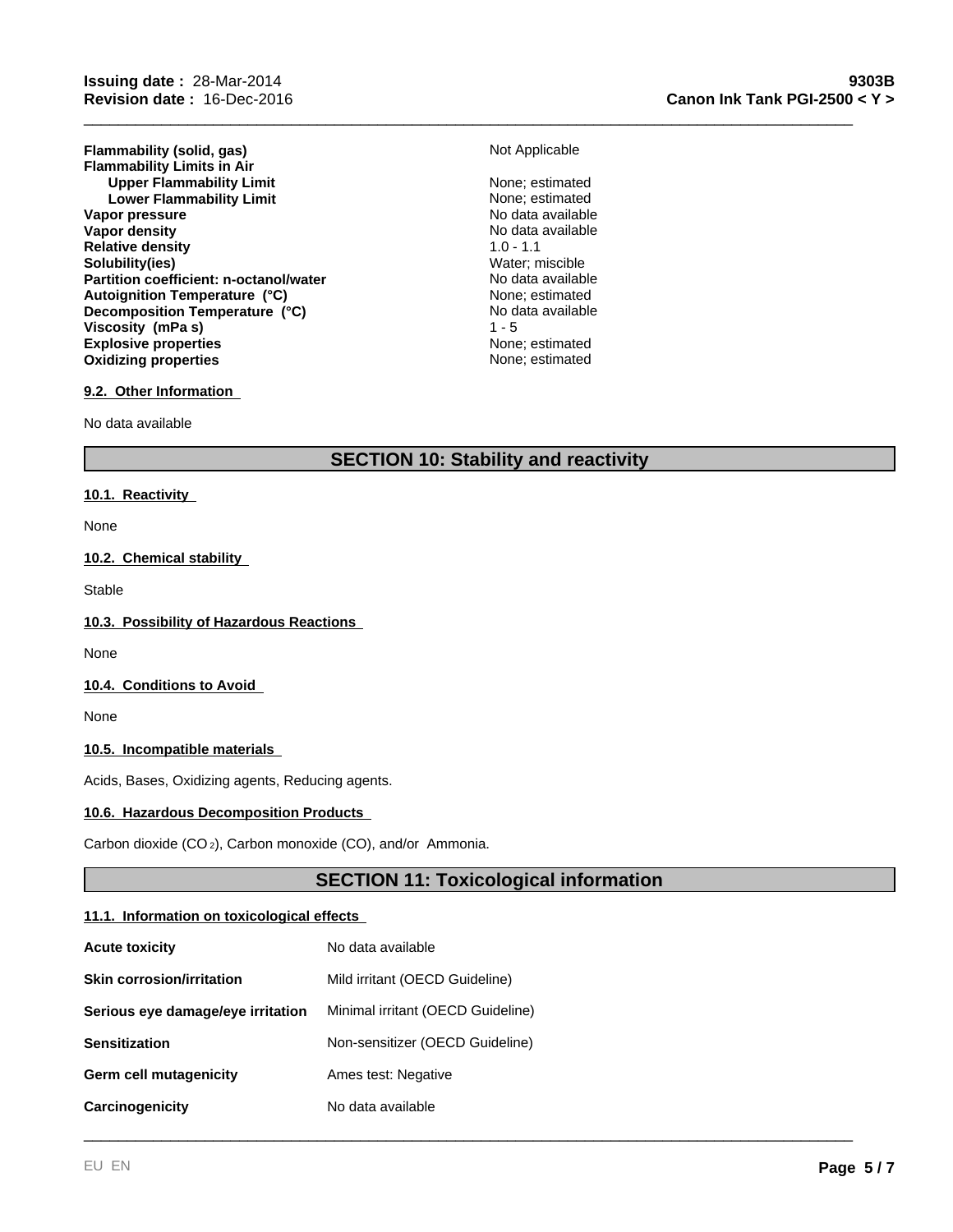| <b>Reproductive Toxicity</b>  | No data available |
|-------------------------------|-------------------|
| <b>STOT - single exposure</b> | No data available |
| STOT - repeated exposure      | No data available |
| <b>Aspiration hazard</b>      | No data available |
| <b>Other Information</b>      | No data available |

## **SECTION 12: Ecological information**

\_\_\_\_\_\_\_\_\_\_\_\_\_\_\_\_\_\_\_\_\_\_\_\_\_\_\_\_\_\_\_\_\_\_\_\_\_\_\_\_\_\_\_\_\_\_\_\_\_\_\_\_\_\_\_\_\_\_\_\_\_\_\_\_\_\_\_\_\_\_\_\_\_\_\_\_\_\_\_\_\_\_\_\_\_\_\_\_\_

#### **12.1. Toxicity**

#### **Ecotoxicity effects** No data available

#### **12.2. Persistence and degradability**

No data available

## **12.3. Bioaccumulative potential**

No data available

#### **12.4. Mobility in soil**

No data available

#### **12.5. Results of PBT and vPvB assessment**

This preparation contains no substance considered to be persistent, bioaccumulating nor toxic (PBT). This preparation contains no substance considered to be very persistent nor very bioaccumulating (vPvB).

#### **12.6. Other adverse effects**

No data available

## **SECTION 13: Disposal considerations**

#### **13.1. Waste treatment methods**

Dispose of in accordance with local regulations.

## **SECTION 14: Transport information**

\_\_\_\_\_\_\_\_\_\_\_\_\_\_\_\_\_\_\_\_\_\_\_\_\_\_\_\_\_\_\_\_\_\_\_\_\_\_\_\_\_\_\_\_\_\_\_\_\_\_\_\_\_\_\_\_\_\_\_\_\_\_\_\_\_\_\_\_\_\_\_\_\_\_\_\_\_\_\_\_\_\_\_\_\_\_\_\_\_

| 14.1. UN number                     | None                                           |
|-------------------------------------|------------------------------------------------|
| 14.2. UN Proper Shipping Name       | None                                           |
| 14.3. Transport Hazard Class        | None                                           |
| 14.4. Packing Group                 | None                                           |
| 14.5. Environmental Hazards         | No special environmental precautions required. |
| 14.6. Special Precautions for users | IATA: Not regulated                            |